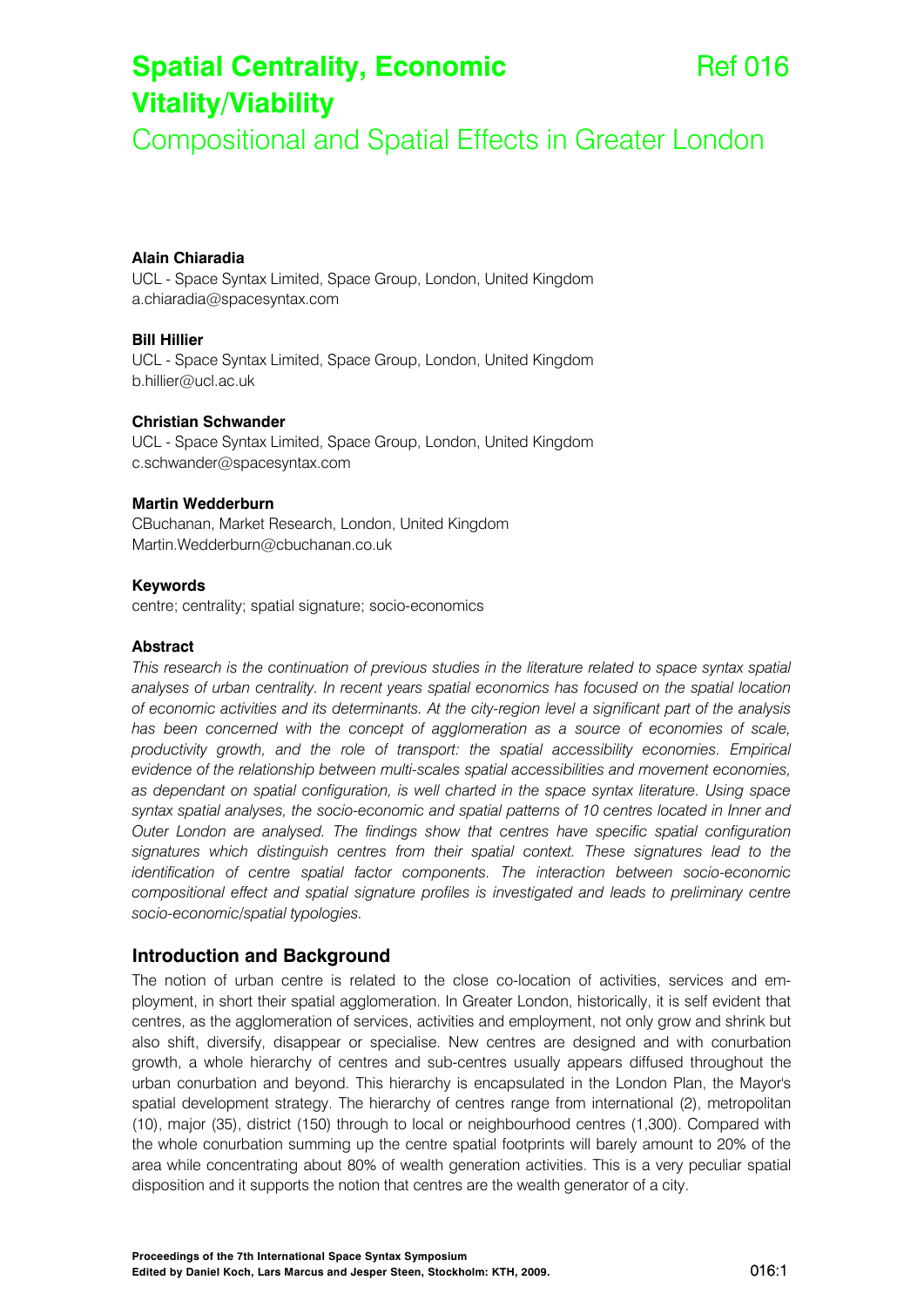In classic urban geography and in particular in classic location theory, the notion of centrality is generally defined in terms of attractiveness (Losch, 1952; Isard, 1956; Alonso, 1964; Herbert and Stevens, 1960). A central urban place is said to be a place where activities seek a location, and the competition for such a location can be seen as the ordering principle of the internal geography of urban settlements. Distance to one centre or many are used along centre sizes to derive various "gravity" models. In spatial interaction models, accessibility thus coincides with gravitational potential, each activity aiming at obtaining a location at its highest place of value.

In spatial economics the consideration of agglomeration economies or localized aggregate increasing returns are taken as the underlying force of agglomeration and centrality. The micro foundations of agglomeration are sharing, matching and learning (Rosenthal & Strange, 2004, Duranton, 2004) where economic space is the outcome of a trade-off between various forms of increasing returns and different types of mobility costs. Many scale agglomerations are the outcome of cumulative processes involving both the supply and demand sides. Price competition, high transport costs and land use foster the dispersion of production and consumption. Empirical evidence of the relationship between multi-scales spatial accessibilities and movement economies as dependant on spatial configuration is well charted in the space syntax literature (Penn, 1994, Hillier 1996, 2005, Raford, 2005, Chiaradia 2005, 2007a, 2007b).

In the space syntax literature different approaches to spatial centrality can be found from a mix of empirical and conceptualization of centrality as spatial process (Hillier, 1999) to conceptual and generative approaches (Krafta, 2003), to numerous empirical studies of the relationship between non-residential land use locations and space syntax spatial configuration variables.

This paper aims at examining the socio-economic and spatial characteristics of 10 centres in Inner and Outer London. The key objectives of this investigation are to better understand the interaction between socio-economic variables and spatial characterizations using space syntax spatial configuration analyses in order to conceptualize their interactions. This investigation is part of a large research development effort in the UK: the UrbanBuzz programme . The i-VALUL part of the UrbanBuzz programme explored the potential to monetize the various impacts of strategic urban design. In this paper the key questions we explore in turns are: Are centres spatially distinguishable from non-centres? What is the relationship between the centre and its context? What spatial factors are components of the value of centres?

A complex web of policies, national, regional and local spatial planning ambitions, indicators, strategic and detailed urban design guidance and institutional arrangement informs the objectives of this paper. The investigation undertaken was the initial template for providing two Boroughs, one in Inner London and one in Outer London with borough wide baseline evaluation of their centres. These evaluations will underpin one of the central statutory documents of their Local Development Framework: the Core Strategy (CS). The CS sets out the vision and strategic spatial objectives for the spatial development of each Borough at the 2025 horizon. The CS undergoes a public examination by an independent planning inspector who will consider if it is fit for purpose and examine if it is effective, consistent, justified, and founded on a credible evidence base In the next section we give an overview of the challenges related to the understanding of the working and spatial planning of centres.

## **UK policy context and the need of centre theory of change**

Since 2004 a new set of national Planning Policy Statement (PPS) have been published with a particular emphasis on spatial planning rather than land use planning. Of particular interest is PPS 6: Planning for Town Centres, which emphasises the importance of centres and encouraging their growth through higher densities, sustainability, accessibility, and improved urban design (Community and Local Government, 2005). The out-of-town retail centres of the 1980's, along with recent social and economic changes, are all viewed as contributing factors to the decline of the urban centre (Jones, 2007). Many centres are now facing numerous challenges, especially to reconcile public and private motorized transport and pedestrian movement, and are feeling threatened (Urbed, 1994). It is perceived that the vitality of a centre depends on the level of accessibility for a range of users from pedestrians to vehicles. PPS6 requires local planning authorities to pursue the following policies: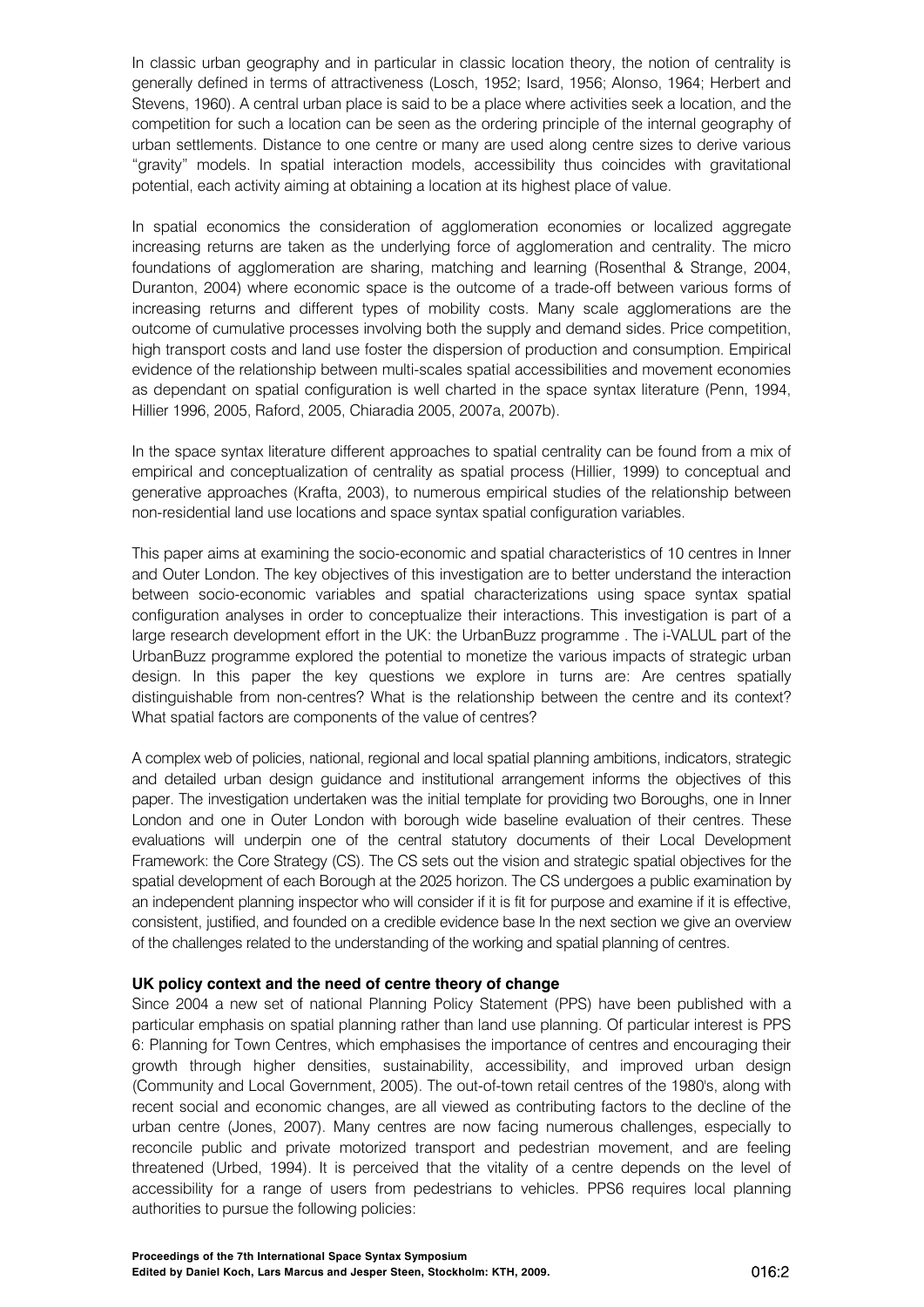- actively promote growth and manage change in town centres by;
	- o making better use of existing land and buildings including, where appropriate, redevelopment;
	- o where necessary, extending the centre.
- define a network and a hierarchy of centres each performing their appropriate role to meet the needs of their catchments;
	- o planning for new centres of an appropriate scale in areas of significant growth or where there are deficiencies in the existing network of centres.
- adopt a proactive, plan-led approach to planning for town centres, through regional and local planning
	- o managing the role and function of existing centres by, for example, promoting and developing a specialist or new role and encouraging specific types of uses in some centres
- set out criteria-based policies, in accordance with this policy statement, for assessing and locating new development proposals including development on sites not allocated in development plan documents.

PPS 6 contains a set of indicators to monitor viability and vitality of town centres

- **If** land use profiles
- **•** capacity for growth
- shopping rent level and proportion of vacant street level property
- **•** pedestrian footfall
- **accessibility**
- customer and residents views and behavior
- **Paraget control of safety and occurrence of crime**
- **•** public realm environmental quality

PPS 6 is complemented by Planning for Town Centres: Guidance on Design and Implementation tools (ODPM, 2005) which refers to street layout, pedestrian access, frontage orientation, landscape, and parking and safer places design. The guidance mentions three design good practices set out in:

- By Design, Urban Design in the Planning System (DETR, CABE, 2001)
- **The Towards Better Practice; Safer Places: The Planning System and Crime Prevention** (ODPM, Home Office, 2003;
- Planning and Access for Disabled People: A Good Practice Guide (ODPM 2003).

This ambitious programme of change is complemented by a local institutional arrangement where a Local Strategic Partnership (LSP) as a single non-statutory partnership body:

- brings together at a local level the different parts of the public, private, business, community and voluntary sectors
- provides an overarching local co-ordination
- develops and drives the implementation which are contractual arrangements between central and local governance.
- allocating funding to 'narrow the gap'

LSP will be nationally evaluated according to a theory of changes. Policy evaluations in the UK have increasingly espoused a 'Theories of Change'(ToC) approach, drawing on North American experiences. (Weiss 1995, Connell 1998, Sullivan 2006, CLG 2004, 2006).

*"A ToC is a system of social and behavioural assumptions that underlie a public policy which have been reformulated in the form of propositions. These propositions reflect the beliefs of policy makers about the cognitions, attitudes and behaviours of the policy's target group: the people whom the policy is to affect."*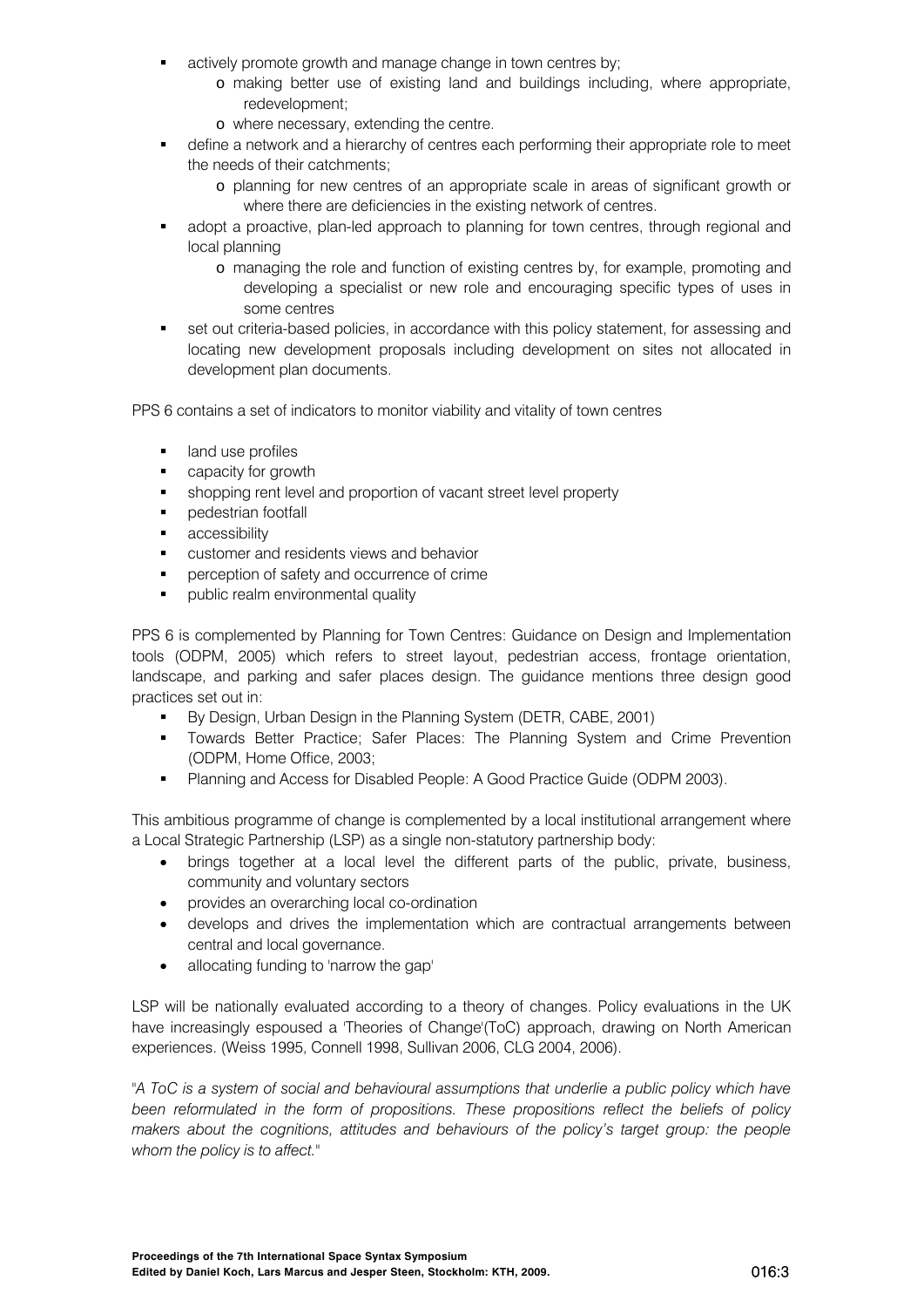In short these policies require a sound theory of socio-economic and spatial development for centres in a polycentric conurbation. In the following sections we set out to elaborate first a socioeconomic description of the ten centres, second their spatial characterizations, and last, by discussing the findings, we attempt provisional typology of their interaction which would inform a town centre development strategy.

# **Centres Sample and Variables Definitions**

We revisited the study Paved with Gold (CABE, 2007) which showed how public realm investment impacted positively on business rent values and on residential property prices located in the immediate context of the ten town centres. UrbanBuzz's i-VALUL 'Formed with Gold' worked on with C. Buchanan, UCL, CABE and led by Space Syntax analyzed the positive and adverse impact of urban layout design – the centrality index – on zone A retail rent level on the same sample of ten high streets. Except for the use of space syntax analyses, the study re-used the dataset initially collected. We first give an overview of the data set and identify some issues.

The ten centres were chosen from a broad brush comparative study over 50 London centres in line with the following criteria, which were all intended to reach the best compromise between ensuring that the sites were comparable and that data was available:

- Similar retail classification more in line with the CACI classification than the Greater London Authority (GLA). According to GLA the selection includes 1 metropolitan centre, 4 major centres and 5 district centres. CACI is a provider of marketing information.
- **Mainly retail uses at ground level**
- Similar level of public transport accessibility to central London
- Availability of data on retail turnover and average turnover
- No significant off-street shopping malls in the study area



# *Figure 1: Locations of the centres*

*1 North Finchley (NF), 2 Hampstead (HD), 3 Swiss Cottage (SW), 4 Kilburn (KN), 5 West Ealing (WE), 6 Chiswick (CK), 7 Walworth (WH), 8 Streatham (SM), 9 Tooting (TG), 10 Clapham (CM). Greater London is divided in outer borough and inner borough. Residential (yellow) is the*  background of other land use. The central activity zone covers the most central part of the Inner *London boroughs.* 

The data collected comprises:

- socio-economic data: measures of population, employment, incomes and spending power
- retail data: the mix and number of shops, floor space and the extent of retail competition
- prices: analysis of retail rents
- pedestrian data: counts of pedestrian activity at various points along each high street and throughout the day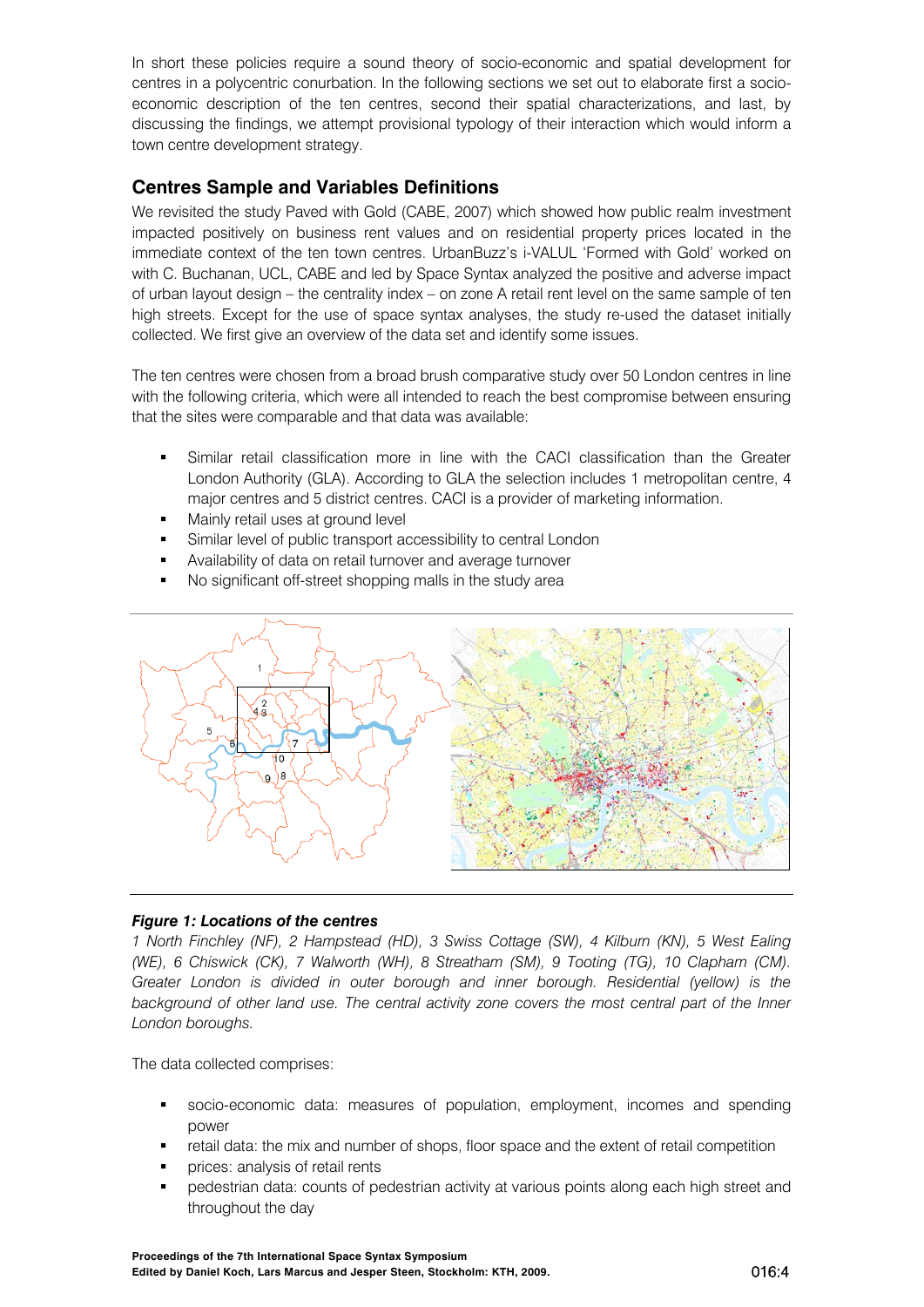- accessibility data: space syntax spatial model and spatial analyses (angular segment Integration & Choice at different radii)
- Public realm quality surveys: assessment of the pedestrian environment Socio-economic

#### **Census 2001**

The main source for socio-economic data was the Office of National Statistics 2001 census at output area (OA) level. It covered population and employment densities, incomes and expenditure. The minimum size of OA is 40 households with a recommended size of 125 households. Population was calculated for each centre by using street network based buffer of 800m from the centre high street (see below). Population density is derived by dividing the population by the 800m buffer area giving a population by km2. The centres are ranked from the highest population, on the left of the graph to the lowest on the right of the graph. This ranking is kept for all the charts.



### *Figure 2a (above) and b (below):*

*(a) Residential population and residential density. Population and density are related as the centres are mainly rectilinear. Population average 24,000, density 9,593/km2.* 

*(b) Residential population and employment. There is between 236 (Tooting - TT) and 570 (Chiswick - CK) employments for 1,000 residential inhabitants with an average of 370. Employment ratio increases as population decreases. The percentage of employment to residential varies from 19% (Tooting - TT) to 36% (Chiswick - CK) with an average of 27%.* 

#### *District Centre, Major Centre, Metropolitan Centre*



**Proceedings of the 7th International Space Syntax Symposium Edited by Daniel Koch, Lars Marcus and Jesper Steen, Stockholm: KTH, 2009.** 016:5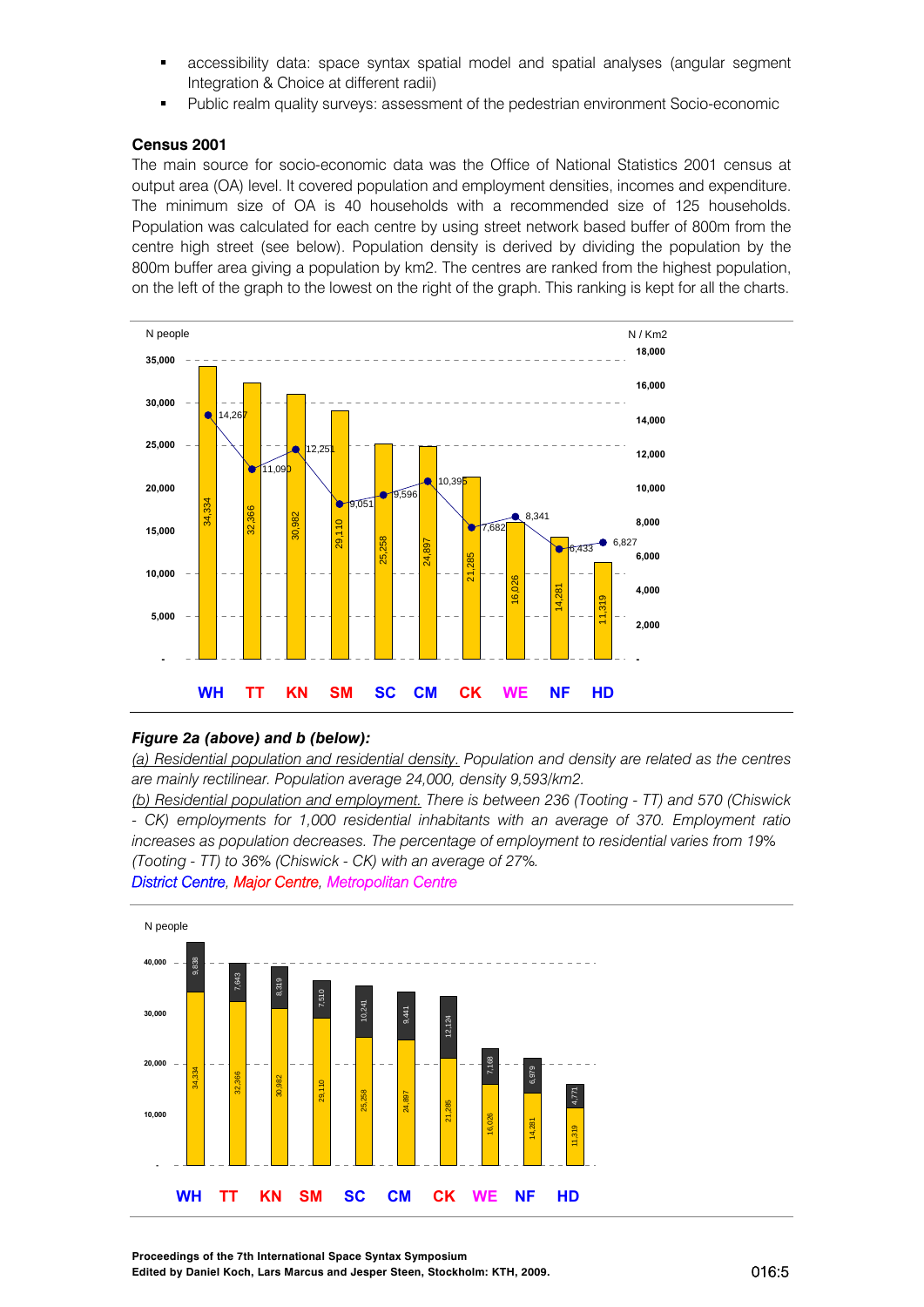#### **Income data and household expenditure**

Retail performance is closely linked with household income. Income data is available only at borough level, which was considered as not geographically detailed enough for the purpose of this study. Therefore, weekly household expenditure data was calculated using two data sources: - The ONS family spending survey for 2002/03 provides information on household expenditure by income decile – the population divided into 10 groups of 10 per cent. This can be used to understand the national distribution of household income. The national index of multiple deprivation (IMD) score for income is available and provides a recognised measure of income deprivation. Scores are available as a relative ranking of areas across England according to their level of deprivation. The IMD domains are: income, employment, health and disability, education, skills and training, barriers to housing and services, living environment, and crime.

- Figure 3a shows how a weekly expenditure estimate was calculated for each super output area in the 800 metre buffer zones along the sample high streets. Based on position in the IMD income ranking, the average weekly household expenditure of each output area was estimated from the Office of National Statistics family expenditure survey. This average was then multiplied by the number of households in each output area to calculate the weekly expenditure of that output area
- This data was then used to create two key measures:
	- o Average weekly expenditure per person is calculated by dividing the weekly expenditure of the output area by the resident population . An average for the whole 800 metre buffer zone can then be calculated giving an average per person.
	- o Total weekly expenditure for the 800 metre buffer can be calculated by summing up the weekly expenditure of all the output areas. This gives a measure combining both income levels and population density.



# *Figure 4a (above) and b (next page)*

*(a) weekly expenditure estimation* 

*(b) Average expenditure per capita and total weekly expenditure. This is an indication of the home market potential size. The centre (Walworth) with the largest population and with the lowest average expenditure per capita has a larger market potential than the centre with the smallest population and the highest average expenditure per capita. Walworth potential is higher than two centres (Chiswick and West Ealing) with 50% more average expenditure per capita.*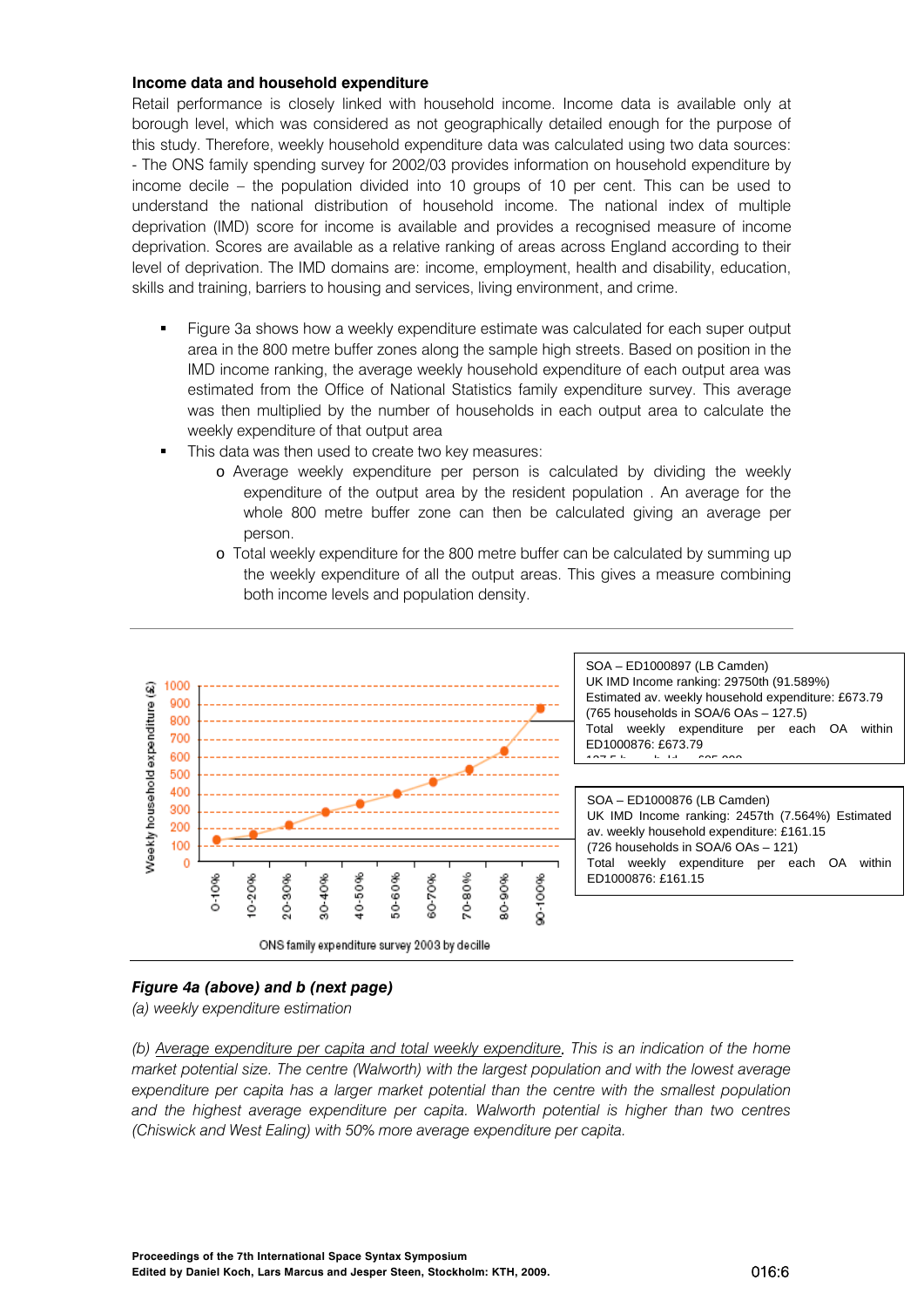

#### **Retail: land use, rent and competition**

A full land-use survey on each of the high streets (24km of high street facades). Land use was categorised as: comparison, services and banking, catering and one category including: vacant, charity and betting. Comparison goods include clothing & footwear; furniture, furnishings & household equipment; medical & pharmaceutical products; therapeutic appliances & equipment; educational & recreation equipment & accessories; books, newspapers & magazines; and goods for personal care. As distinguished from convenience goods which includes food, alcoholic and non-alcoholic beverages, tobacco, and non-durable household goods Figure 4b shows the survey extends in relationship to designated centre shopping frontage. Local planning authority designates primary and secondary shopping area/frontage for spatial planning policy purpose. Primary frontage is the core of the main shopping area where the highest Zone A rental levels are achieved and where retail uses dominate. Secondary frontage is the part of the main shopping area where Zone A rents are lower and where there is a greater proportion of non-retail uses. The red line denotes the area where land uses has been surveyed and indicates land use continuity. We can notice inconsistencies in the land use surveys in relation to local planning authority designation.



## *Figure 4a (above) and 4b (next page)*

*(a) Land use distribution. Chiswick and Hampstead have the highest percentage of comparison retail. Vacant shop levels vary from 1% (Hampstead) to 14% (West Ealing) with an average of 8%. Vacancy levels can have many triggers premises over supply over normal demand or for example lease coming to end at the same time.*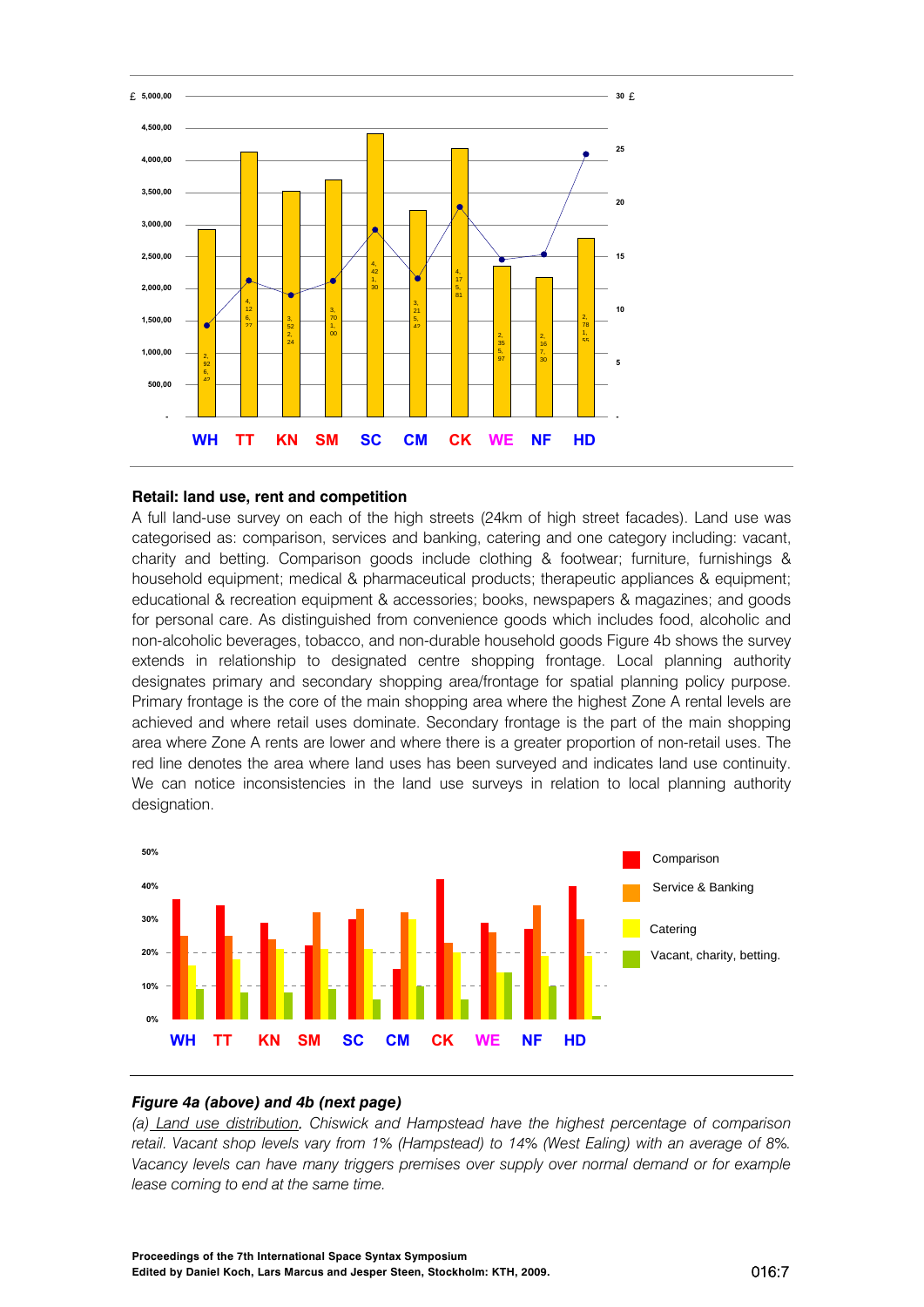*(b) Land use survey (red line) in relation to designated primary (dark blue) and secondary frontage (light blue)* 



Zone A rental value were taken from the Valuation Office Agency website. Retail data was collected for all shops and premises located on the centre via the Valuation Office Agency 2005 business rates, available on their internet site. The VOA works with a breakdown of floorspace within shops and premises, with zone A being the most valuable zone which is closest (up to 6.1 metres) to the shop front. (www.voa.gov.uk):

The valuation of all shops and premises along the high street was extracted, which enabled calculations as follows:

- total number of shops and premises
- number of retail zone A units
- total of retail zone A rent value [£/m2]
- average retail zone A rent value [£/m2]
- average rateable value [£/m2]

This data is publicly available and is updated in a five year cycle. Details of the VOA principles for calculating business rates can be found in volume 4 of the instruction manual available on-line (www.voa.gov.uk/instructions/). The three main methods of valuation are based on rental evidence, the receipts and expenditure method, or the contractor's basis of valuation. In broad terms the rateable value is a professional view of the annual rent for a property if it was available on the open market on a set date. All current rateable values are based on a valuation date of 1 April 2003. Rateable value is a key factor in the calculation of business rates but it is not what business actually pays. Local councils use the rateable value, in conjunction with a factor called the multiplier, to calculate the basic business rates liability for each property, before applying any discounts or reliefs. Local councils are responsible for sending out the bills and collecting the rates payable. The multiplier – also sometimes referred to as the Uniform Business Rate (UBR) – is a key factor in the calculation of business rates bill. It is set annually by Communities and Local Government in England, and determines the percentage (expressed as pence in the pound) of the rateable value of your property that will be pay in business rates. The multiplier usually changes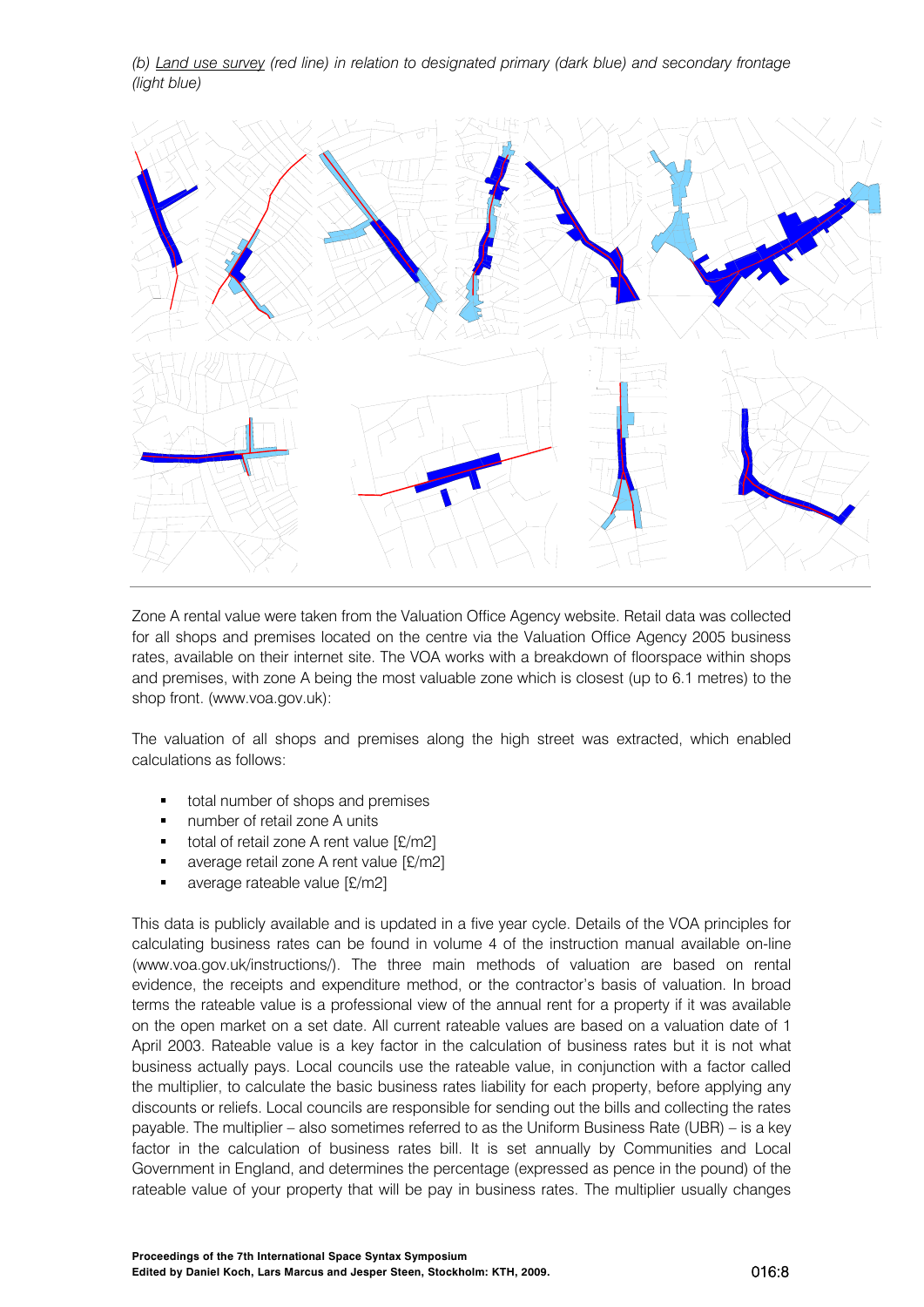each year in line with inflation. Since VOA were originally set on the basis of value assessments, we may expect there to be some continuing relation between the distribution (as opposed to the level) of rental value and the real value of property. Rateable value should offer a good approximation of the distribution of real values. This assumption was not tested.



#### *Figure 5a (above) and b (below)*

*(a) Average Zone A rental value level. Except for 3 outliers (Clapham, Chiswick, Hampstead) the average zone A rent levels are relatively equivalent. Chiswick and Hampstead have also high ratio of employment to residential population.* 

*(b) CACI retail footprint score.* 



CACI's retail footprint model provided a retail catchment model as an indicator of competition pressure. In its principle, it is a gravity model based on four components:

- a combination of distance or travel time by car
- the 'attractiveness' of the retail mix offer
- the degree of intervening opportunities or level of competition
-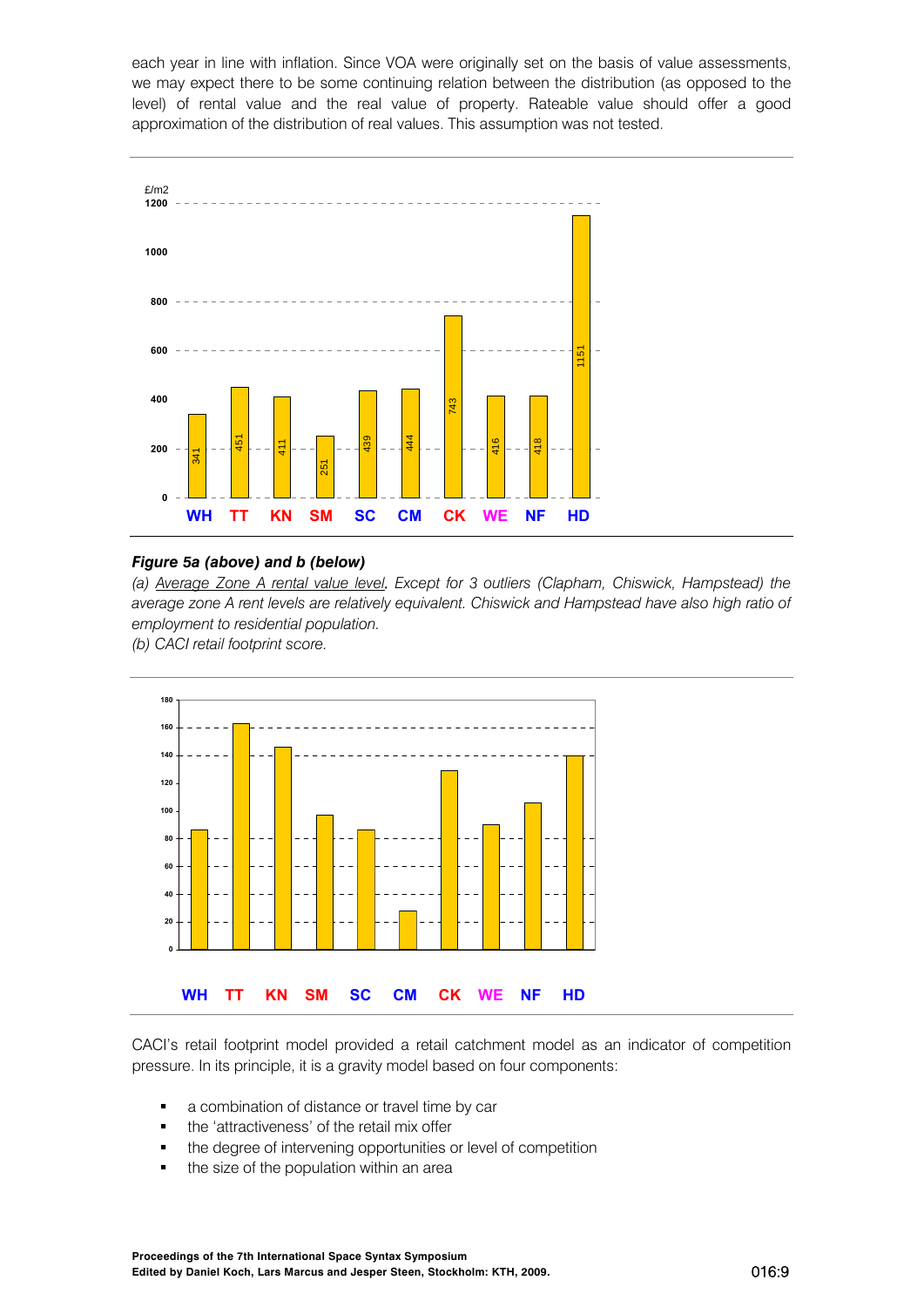CACI's scores are proprietary; it is a well used and a recognized set of measures. The data set is to be purchased. The detail of the model workings is not known.

## **Pedestrian**

C. Buchanan's survey team conducted pedestrian spot counts on each of the high streets. Pedestrians were counted at four cordon lines on each high street during six 15-minute intervals in three periods (07:30–09:30, 12:00–14:00, 16:30–18:30). The gained understanding of the number of pedestrians using the high street was then factored up to a full 24-hour day based on typical London high street usage patterns.



## *Figure 6*

*Pedestrian level and area population. At area level there is a consistent trend, a positive relationship between high level of population plus employment and pedestrian levels (Hillier 1993).* 

# **Spatial Accessibility**

#### **Space Syntax spatial configuration analyses**

#### Centre line – non-centre

The object of this section is to test the proposition that centres are spatially distinguishable from adjacent non-centre areas, which would show that spatial factors are a component of the value of centres. The method is to take a linear extension of the main high street line, which we call a 'centre line', measure its spatial properties (configurational measures of Integration and Choice at low and high radii – 400, 800, 2,000, 10,000m and N) and to compare them to the adjacent 'noncentre lines' See figure below. Given a centre line is defined by land use continuity, then to the degree that centre lines are statistically and significantly distinguishable from non-centre lines, we have identified the spatial signature of centrality. Links between the spatial and performance aspects of centres on the variables will then index the spatial value of centrality. Segment length is investigated as it is an indication of urban block size which has been previously identified as a spatial characterisation of centres (Hillier, 1996) (Figure 7a).

#### Centre context ratio

The ratio is calculated between the average spatial configuration values of the segment in the centre line and their context at different radii (400, 800m and 2,000m). Centre segments are defined as above by land use continuity. The context is defined as the street network area within 800m from the centre (red on figure as opposed to as the crow flies in blue).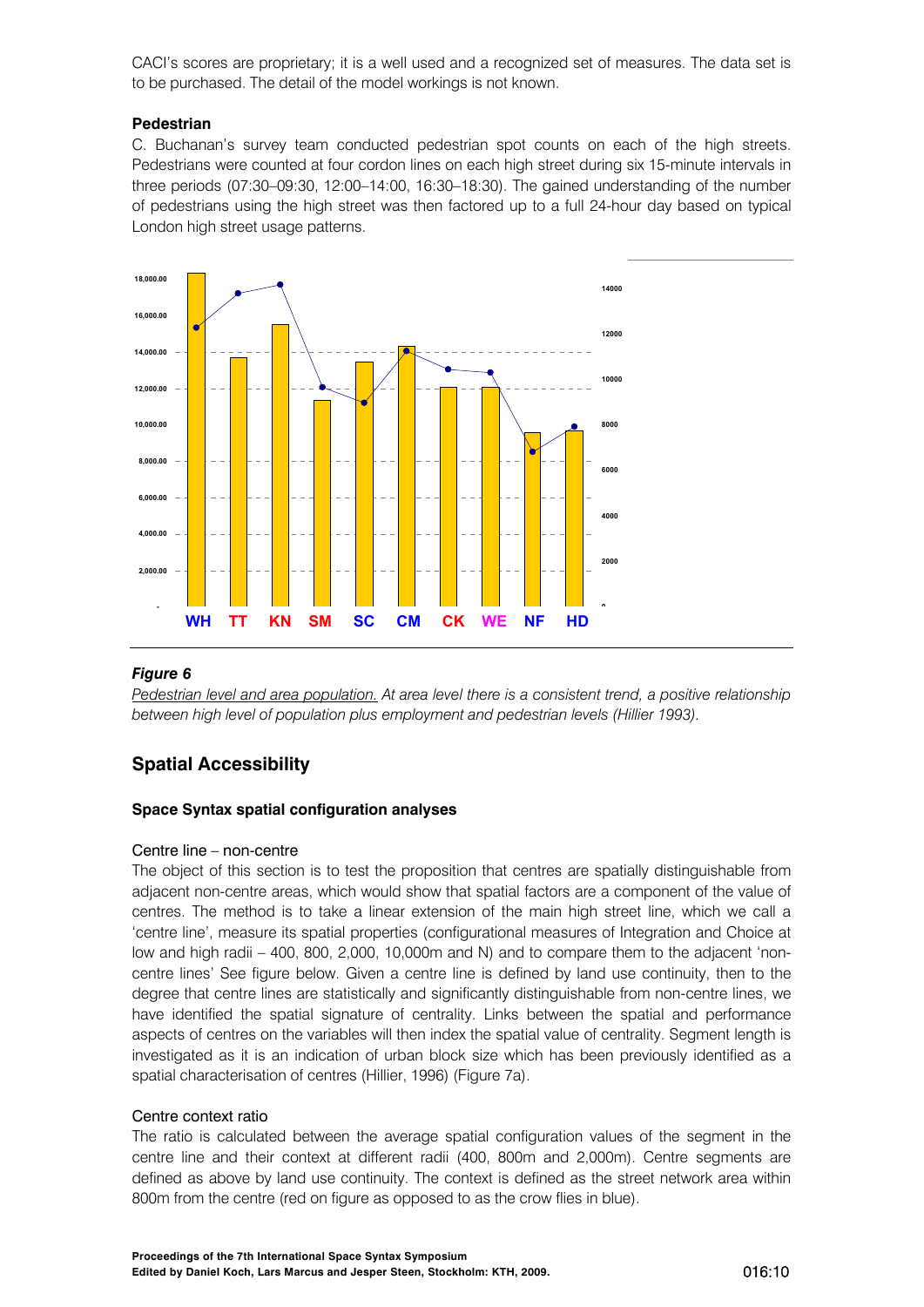

# *Figure 7a (above) and b (below)*

*(a) Centre and non-centre definition (b) Centre / Centre context definition* 



## **Public Realm quality survey**

The pedestrian environment review system (PERS), a score card software developed by the Transport Research Laboratory (TRL), was used to assess the quality of each high street and an average score was calculated to assess the street design quality from a pedestrian's point of view. PERS is a qualitative multi-criteria assessment score card tool designed to assess the quality of the pedestrian environment by having multiple surveyors placing scores on a number of characteristics and assessing the qualities of a particular street regarding its link or place function. The following categories are assessed under two broad themes of link and place. PERS – link: effective pavement width, dropped kerbs/gradient, obstructions, permeability, legibility, lighting, personal security, surface quality, user conflict, maintenance, quality of the environment. PERS – place: moving in the space, interpreting the space, personal safety, feeling comfortable, sense of place, opportunity for activity. A complete description is available from the TRL. PERS creates an all encompassing systematic and structured framework to capture qualitative pedestrian issues using rating criteria on a seven point scale which are otherwise difficult to quantify. Two of the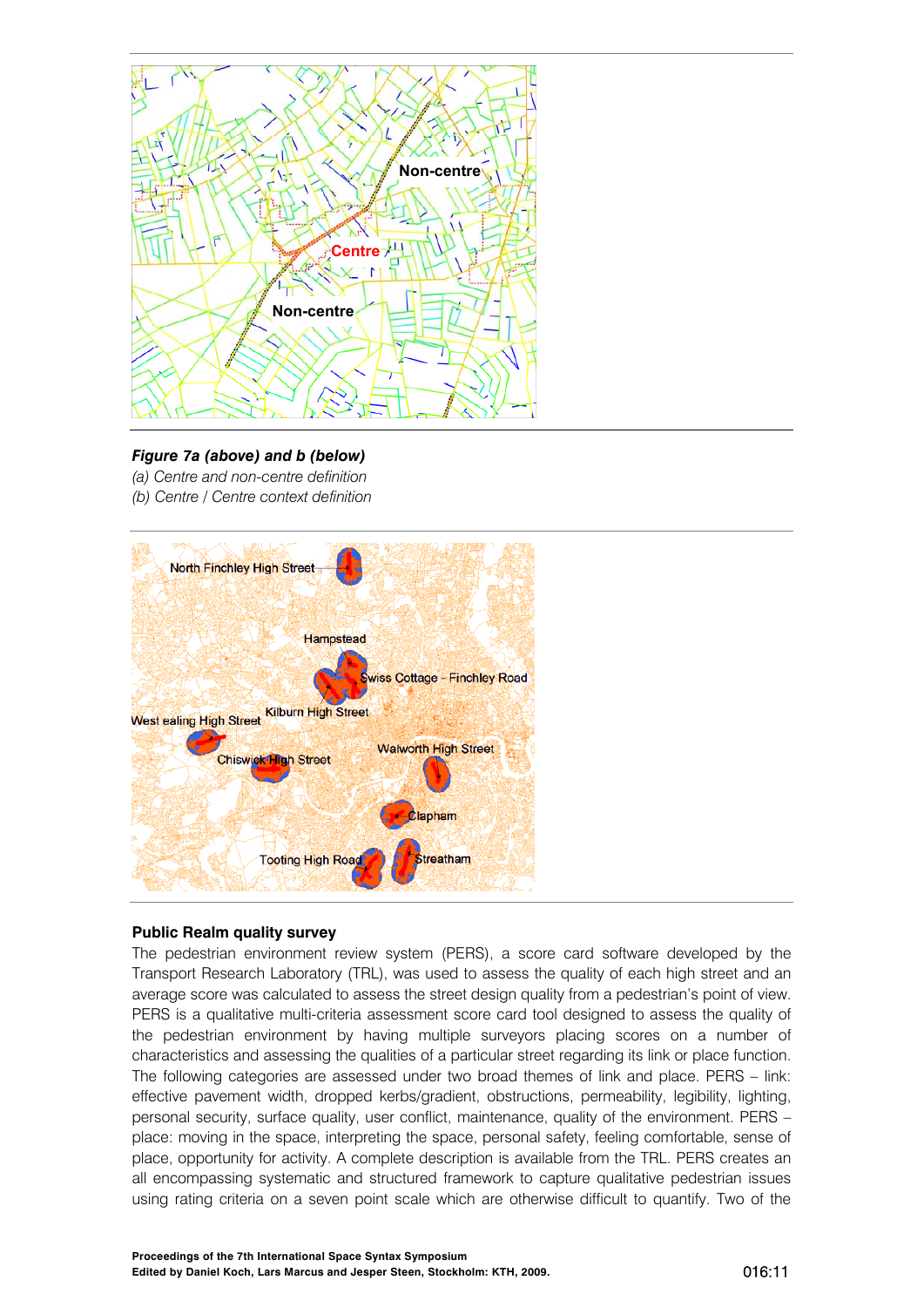identified problems are that the assessment criteria overlap so much that it is somehow difficult to understand what is scored, and variations in scoring can be substantial according to surveyors and their predisposition to the place or to events occurring on the day of the survey. For example the presence of signs recording a crime will affect the personal safety scoring beyond the sense of perceived safety without the sign. In this study PERS was simplified to assessing: capacity, safety, quality and legibility.



# *Figure 8*

*Public realm quality – PERS scores. Except for one centre, West Ealing, there is a consistent trend: a negative relationship between high level of population + employment and public realm quality assessed by PERS score.* 

# **Results**

## **Space syntax spatial configuration analyses**

#### Choice

A first investigation was to look at the relationship between angular segment Choice at different radii and the location of the centre. Figure 14 shows how the centres sample is in general located on the large scale movement network. Choice at large radii account for road hierarchy (Penn, 1994, Chiaradia 2007). Most of the centres are directly on the Transport for London Road Network (TLRN), the strategic road network (SRN) or A and B roads or in close proximity. The TLRN is only 4% of the network but carry 33% of the traffic. This is general in London except for the central activity zone – the hyper centre where land use continuity is pervasive and the density of public transport provision is the highest. Varying low Choice radii (400, 800, 1,200, 1,400) show the highest value slide along the centre line according to the extension of the local network and its spatial relationship to the centre line. (Figure 9a and b)

## Centre / non-centre

In all cases, centres have shorter segment lengths than non-centres on average by about 40%. Segment length constitutes urban block side; it implies those urban blocks are smaller in centre than non-centre (Hillier 1999b). Segment lengths for centres against non-centres co-vary, so there is a segment length context. In all cases, centres have higher local choice. But the difference disappears as we increase the radius from low to high.

When investigating centre – non centre difference for the 10 centres at different radii, three different variation profiles across radii can be noticed.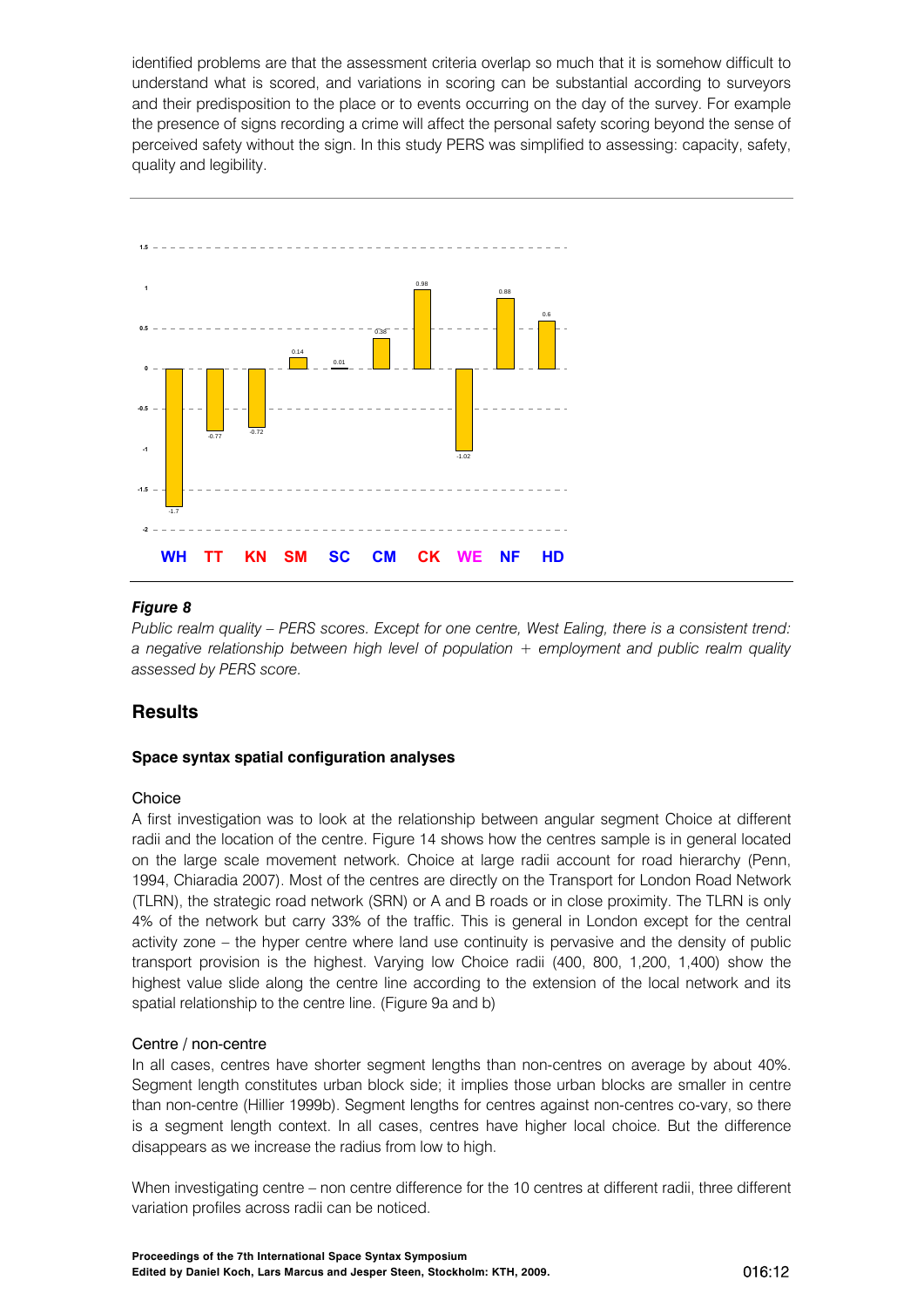# Group 1 (Clapham, Hampstead, Tooting) Figure 10a

The centre segments have slightly higher choice values (10-40%) than the non-centre segments from a radius of 400 to 3,000m. They peak at 800m (Hampstead) and 1,200m (Clapham, Tooting), but this is not significantly higher than the other values. From a radius of 3,000m, only Hampstead and Tooting show higher values in the centre, while Clapham has higher non-centre values. (Figure 9c)





# *Figure 9a, b (above) and c (next page)*

*(a) Choice N and centre locations (black)* 

*(b) Choice (400, 800, 1,200, 1,400) for Streatham (SM) showing how the low radii choice values slide along the centre. Starting at the southern end of Streatham High Street Choice highest value shifts gradually to the north as the radii increase.* 

*(c) Centre non-centre – Choice (left) and Integration (right)* 

Group 2 (Streatham, Walworth Road) Figure 10b

These centres have a small peak at a local radius of 400m, stay significantly higher up to 1,200m and decrease to similar values as the non-centre segments.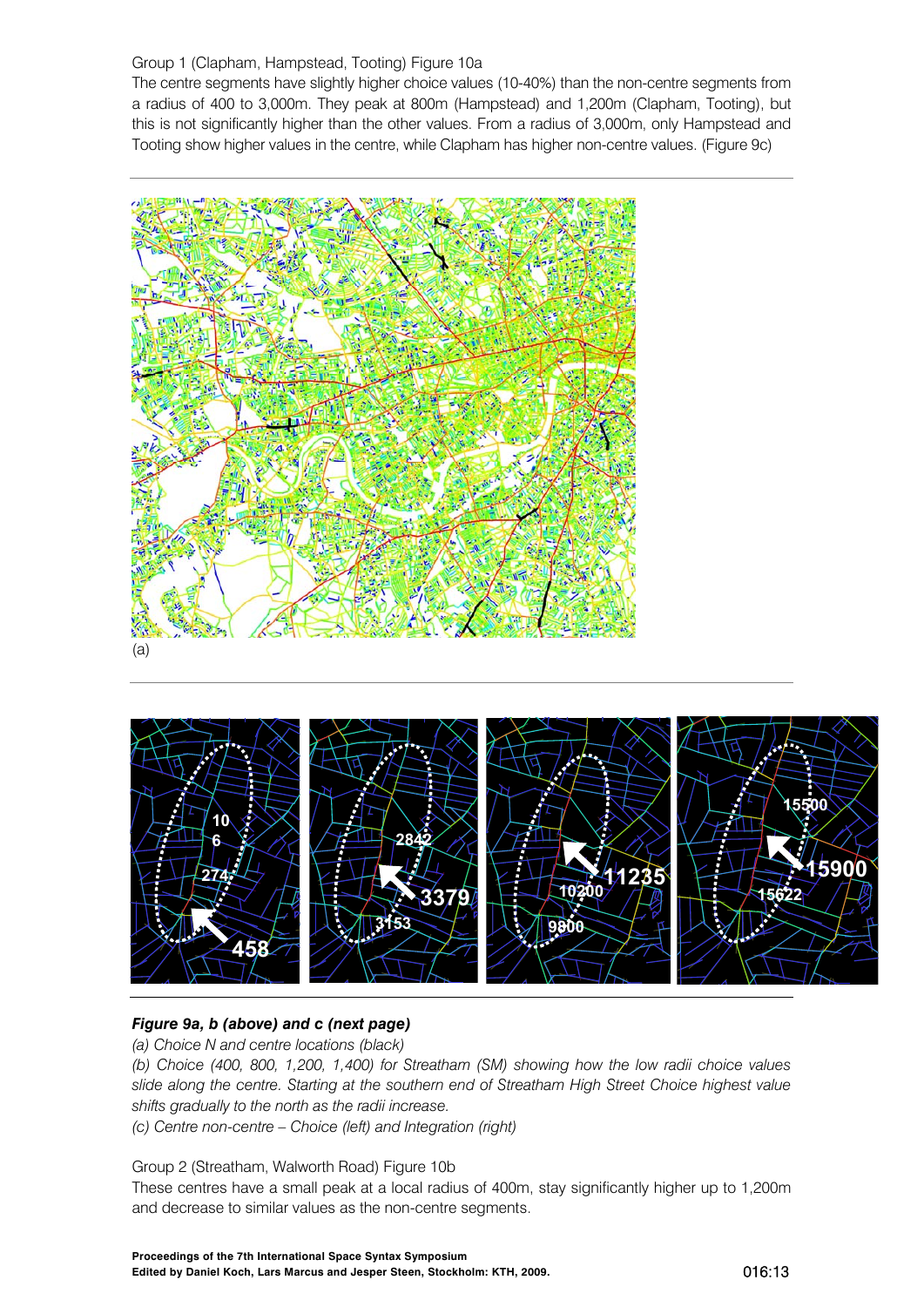*Figure 9c* 

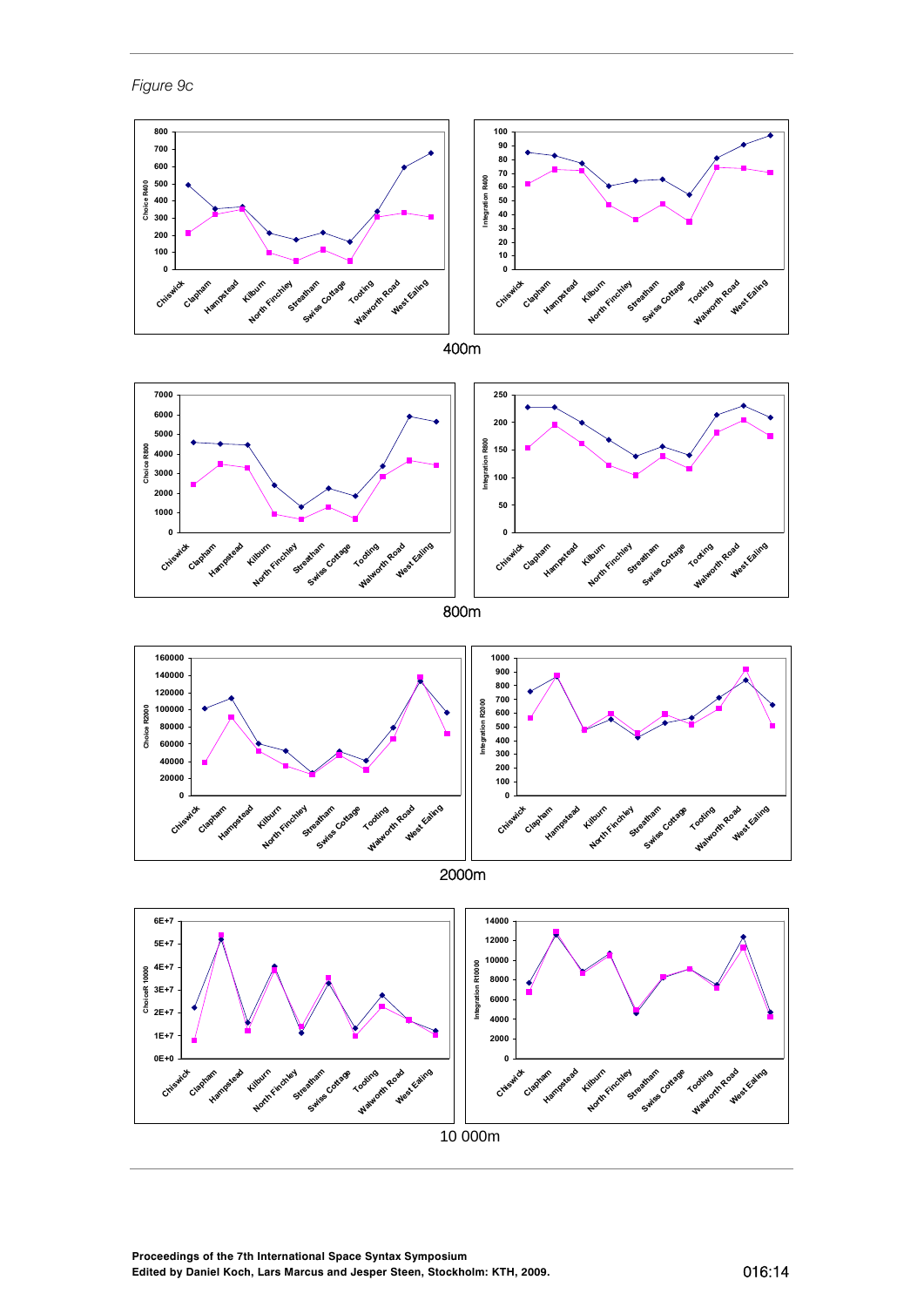

## *Figure 10 a, b, c, d (above) and e (below)*

- *a, b, c, d: Centre / Non Centre*
- *e: Total rateable value multivariate regression model.*

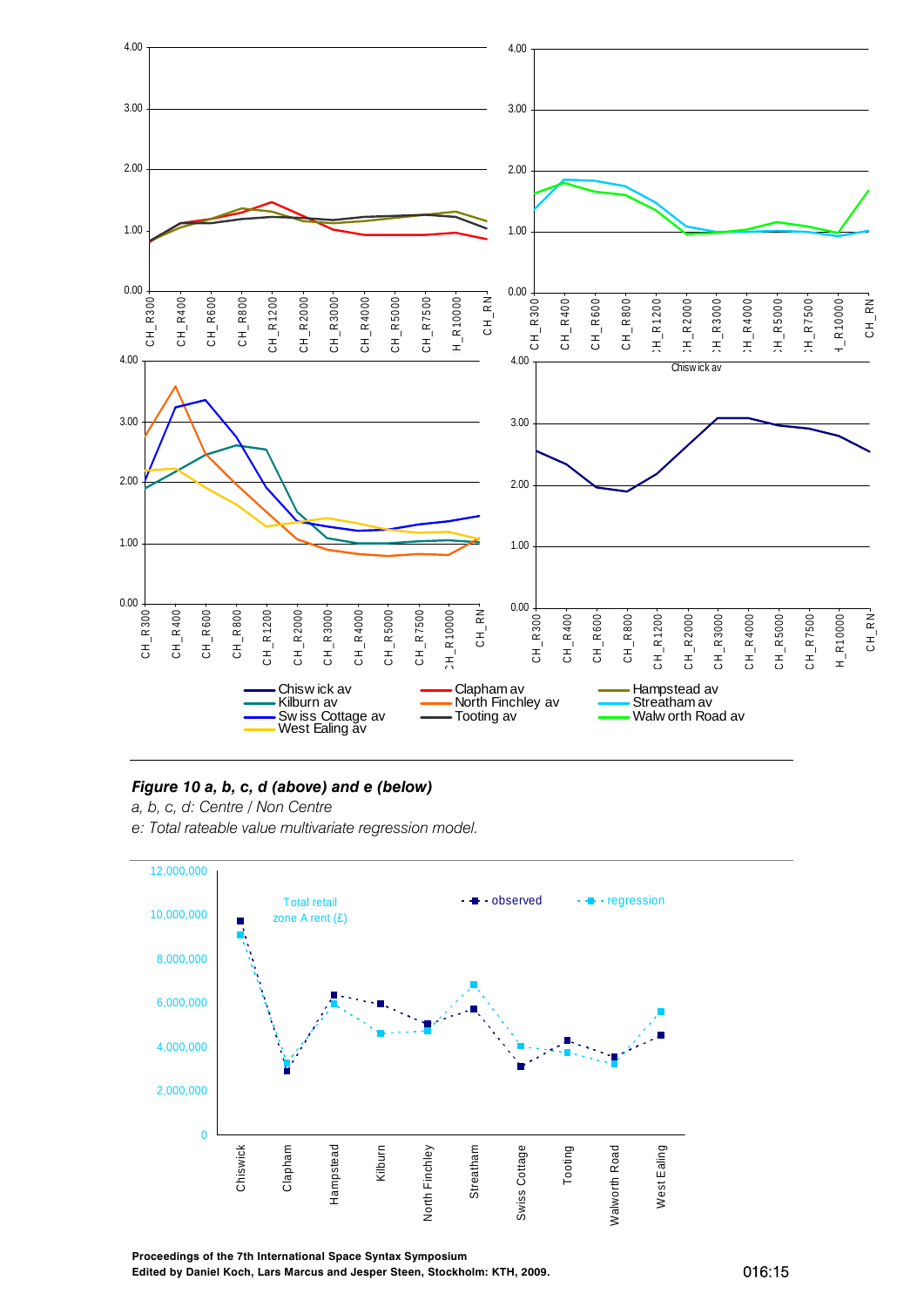Group 3 (Kilburn, North Finchley, Swiss Cottage, West Ealing) Figure 10c These centres show a high peak (over 2) at a radius between 400m (Clapham, West Ealing), 600m (Swiss Cottage) and 800m (Kilburn) and decrease then to a level of 0.7 to 1.5 at higher radii.

## Group 4 (Chiswick) Figure 10d

Chiswick is a special case: the centre-non centre variable is extremely high and shows a peak at a radius of 3,000m and 4,000m. This could be caused by the fact that the area east of Chiswick is part of the continuous West London town centre and therefore not included in the non-centre area.

# Centre / Centre Context

This is the ratio between the average spatial values of the segments in the centre and their context in different radii. In all cases the centre segments are sharply distinguished from their surrounding context. The difference increases with increasing radius.

|              | Seg L<br>max | Seg L<br>av | Ch <sub>300</sub> | Ch 400 | Ch 800  | Ch 2000 | Ch10,000   | Ch N          |
|--------------|--------------|-------------|-------------------|--------|---------|---------|------------|---------------|
| Centres      | 155.9        | 56.9        | 156.2             | 356.7  | 5632.4  | 9.3441  | 31,107,168 | 2,502,094,571 |
| Non-centres  | 248.7        | 93.7        | 90.6              | 212.0  | 4,366.9 | 8.3634  | 32522119   | 2,502,215,728 |
| % difference | $-39%$       | $-39%$      | $+72%$            | $+68%$ | $+29%$  | $+12%$  | $-4.5%$    | 0.0%          |

# *Table 1*

*Centre / non-centre* 

|                         | <b>Mean</b> | Std. Dev. | <b>Std. Error</b> | Count | Min   | <b>Max</b> |
|-------------------------|-------------|-----------|-------------------|-------|-------|------------|
| C/CC<br>Choice<br>400   | 2.397       | 0.609     | 0.193             | 10    | 1.643 | 3.339      |
| C/CC<br>Choice<br>800   | 3.230       | 0.696     | 0.220             | 10    | 2.539 | 4.543      |
| C/CC<br>Choice<br>2,000 | 4.356       | 0.903     | 0.286             | 10    | 3.019 | 5.584      |

# *Table 2*

*Centre / Centre context* 

## Socio-economic / spatial configuration exploration

There is no relationship between the CACI score and the Centre / Centre Context. This seems to suggest that the centre context variable does not explain the ability of centres to capture the spend of their catchment areas.

Following the Paved with Gold report we constructed a multivariate regression model taking the total rateable value as independent variable as follows:

Total rateable value  $(E) = constant +$ 

a\* Total floorspace +

b\* Average local spending power +

- c\* Local accessibility variable (Average Choice 800m) +
- $d^*$  Centre context Choice 2,000m dummy (Centre/Context  $> 4.5 = 1$ )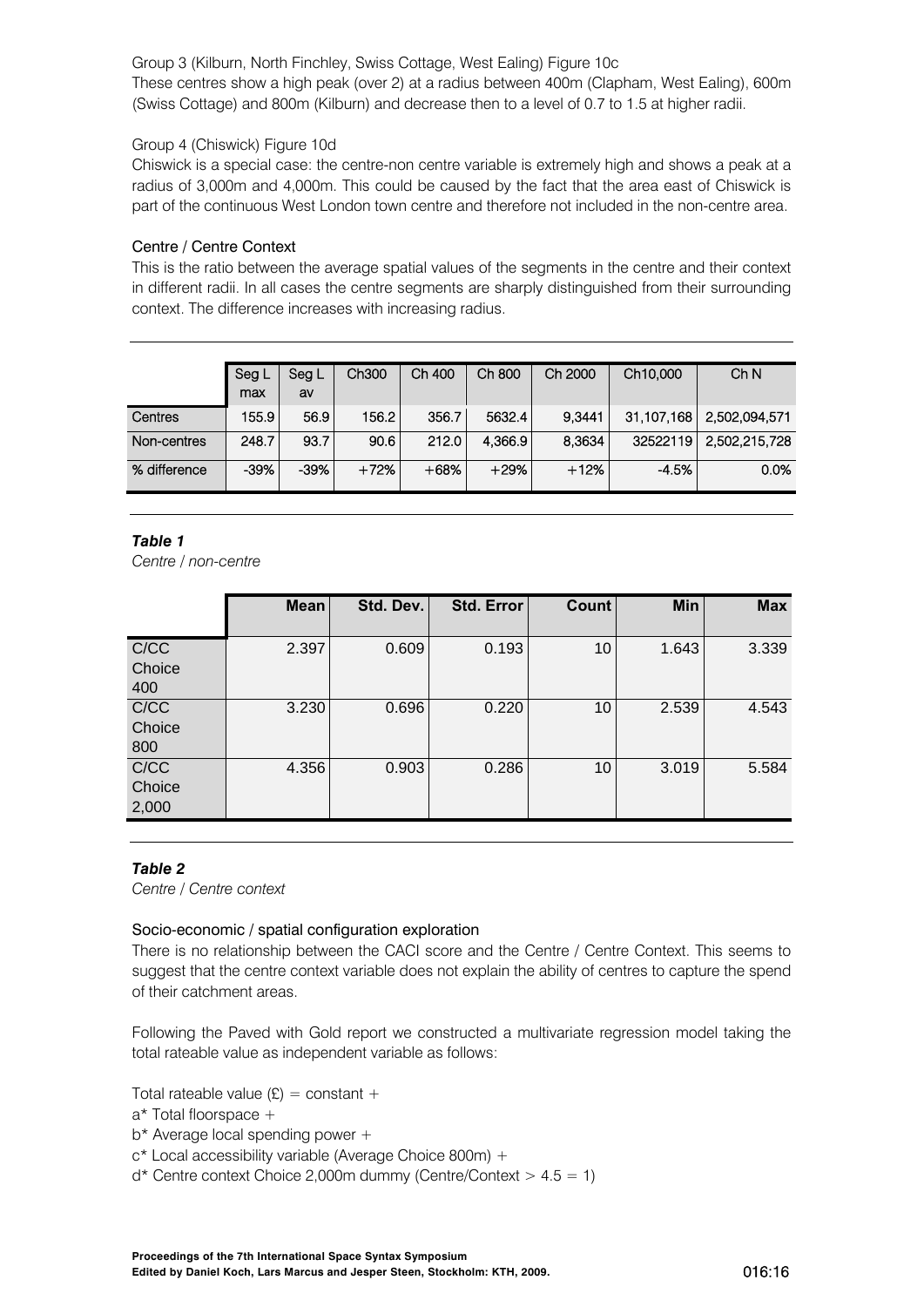| <b>Centre / Centre Context ratio</b> |      | β          | intercept |
|--------------------------------------|------|------------|-----------|
| Pedestrian activity                  | 0.58 | $+2016.60$ | 1767.53   |
| Expenditure                          | 0.59 | $-33.85$   | 295.96    |
| Population + employment<br>densities | 0.45 | +8954.76   | 9755.18   |
| Zone A rent                          | 0.35 | $-170.07$  | 1247.33   |
| Floorspace                           | 0.42 | +          |           |

#### *Table 3*

*Centre / Centre Context ratio* 

# **Conclusions**

This paper aims at examining the socio-economic and spatial characteristics of ten centres in Inner and Outer London. The key objective of this investigation is to better understand the interaction between socio-economic variables and spatial characterizations using space syntax spatial configuration analyses in order to conceptualize their interactions. It has been clearly shown that once centres are exogenously defined, it can be shown that space syntax spatial configuration measures identify particular spatial signatures for centre and non-centre and centre and centrecontext. Empirical evidence of the relationship between multi-scales spatial accessibilities and movement economies as dependant on spatial configuration is well charted in the space syntax literature. From spatial economics we know that there is generic economic value associated with spatial accessibility. The economic value associated with the variables which distinguish a centre from its context can be understood in terms of the home spatial market profile (both in terms of local spatial accessibility and population quantum and profile) versus spatial import/export market profile push and pull – attract or leak – to other centres. In London, for most centres, in average 30% of comparison shopping will take place in London's main central activity zone. The balance between these two sides, the demand and supply of the centre vitality/viability and the context at large, can be realised in many ways. The relation between home market and import/export trade at large is often referred to as the centre competition. In this small sample study two profiles can be identified as scale and scope economy variations of home market – import/export trade:

- Populous centre on main arterials
	- o the centre is sharply distinguished from its context on Choice
	- o has high local population and employment densities
	- o has high rates of pedestrian activity
	- o success comes from numbers rather than affluence
	- o larger, less street oriented shops
- Sparse centre on secondary arterial
	- o the centre is more like its context on Choice
	- o has lower local population and employment densities
	- o lower rates of pedestrian activity
	- o success comes more from high value and local affluence
	- o smaller, more street oriented shops

In marketing this can be understood as market segmentation, the centre flavour is segmented according to its home market. In spatial and social policy terms this can be interpreted as centre specialisation or polarisation. Any of these qualifications imply spatial sorting through the housing market surrounding the centre.

The multivariate regression is of great interest to designers. It includes variables that can be under control of different spatial development-design triggers. The centre / centre context ratio at 2,000m is probably most likely to be amenable to change from medium-large transport scheme without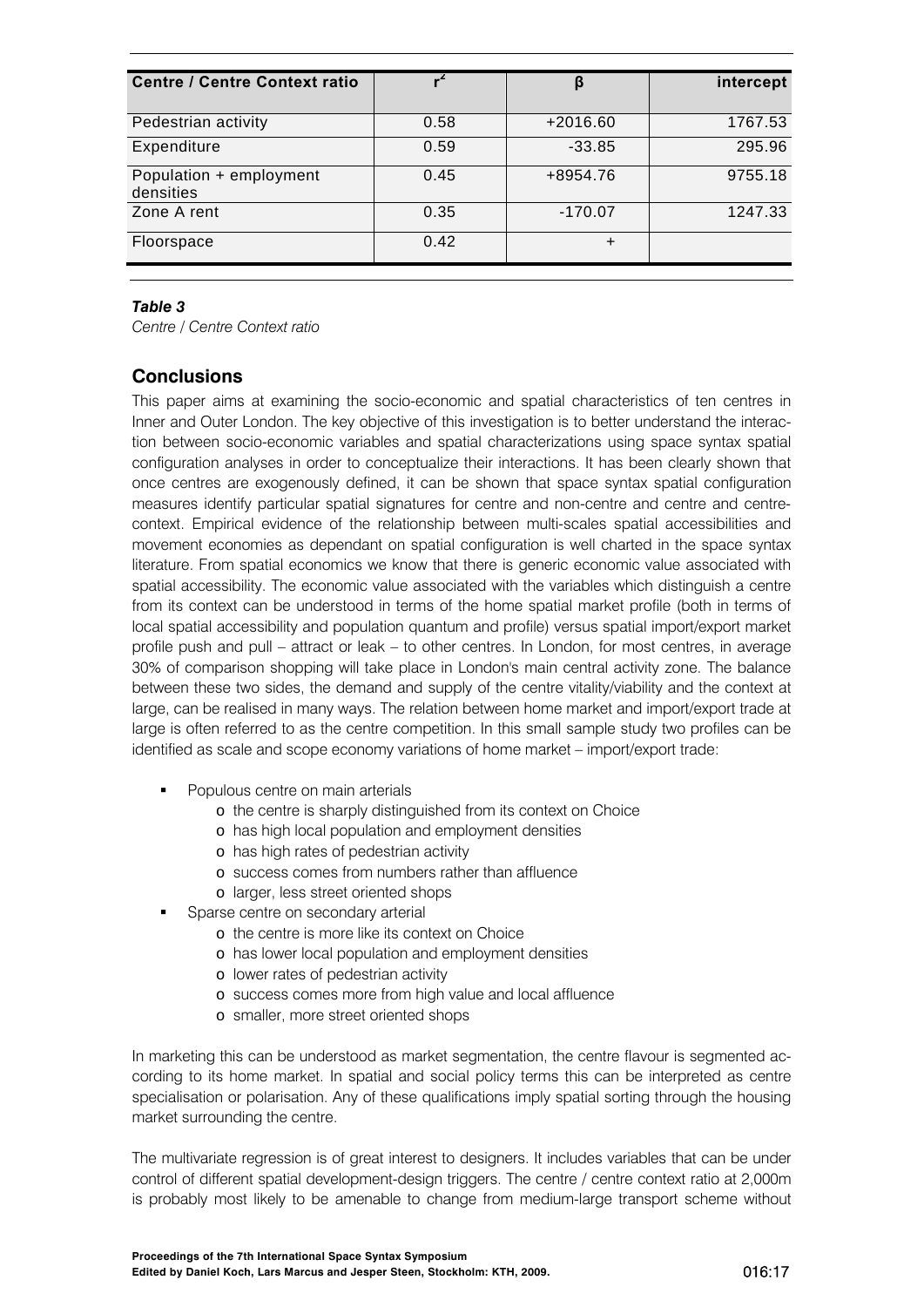precluding the effect of soft and localised schemes such as for example new cycling links, bus and tram priority schemes. The 800m Choice variable is likely to be changed via urban design development. Floor space and population change will be depending of the scale of new development.

As this research uses only a small sample, some further research will be necessary to understand how this could become part of a town centre development strategy. Another challenge would be to be able to spatially define centre endogenously.

# **References**

- Alonso, W. 1964. *Location and land use; Towards a General Theory of Land Rent.* Cambridge: Harvard University Press.
- Burdett, R. 2005. *Density and Urban Neighbourhoods in London,* Detailed report, London School of Economics and Political Science. Enterprise LSE Cities
- Chiaradia, A. 2007. Emergent Route Choice Behaviour, Motorway and Trunk Road Network: the Nantes conurbation. In: *6th International Space Syntax Symposium.* Istanbul Technical University, Istanbul, Turkey
- Chiaradia, A 2007. Speed and European city urbanism. In *4th International Seminar on Urbanism and Urbanisation*. Delt – 24-26th September 2007
- Chiaradia, A., Moreau, E., Raford, N. 2005. Configurational exploration of public transport movement networks: a case study, the London Underground. In: *5th International Space Syntax Symposium*, 13-17 June 2005, Delft, Holland.
- Connell, J P and Kubisch, A C. 1998. Applying a Theory of Change approach to the evaluation of comprehensive community initiatives: progress, prospects and problems. In Fulbright-Anderson, K et al eds., *New Approaches to Evaluating Community Initiatives: Volume 2 Theory, Measurement and Analysis.* Washington DC: The Aspen Institute.
- Duranton G, Puga D. 2004. Micro-foundations of urban agglomeration economies. In *Handbook of Regional and Urban Economics. Volume 4* Eds J.V. Henderson, JF Thisse. Amsterdam: North-Holland.

Fujita, M. 2008. *Urban Economic Theory: Land Use and City Size*. Cambridge University Press

- Fujita, M & Thisse, J.F. 2008. *Economics of Agglomeration: Cities, Industrial Location, and Regional Growth*. Cambridge University Press
- Hansen, W.G. 1959. How accessibility shape land use. *Journal of American Institute of planners,* 25; 73-76
- Hillier, B. 1996. *Space is the machine*. Cambridge, MA: Cambridge University Press.
- Hillier, B. 1999. The hidden geometry of deformed grids: Or, why space syntax works, when it looks as though it shouldn't. *Environment and Planning B: Planning and Design*, 26, 169–191.
- Hillier B. 1999b. Centrality as a Process: accounting for attraction inequalities in grids. *Urban Design International* 4 (3-4) 107-127
- Hillier, B., & Hanson, J. 1984. *The social logic of space*. Cambridge, MA: Cambridge University Press.
- Hillier, B. and Iida, S. 2005. Network and psychological effects in urban movement. In: Cohn, A.G. and Mark, D.M., (eds.) *Proceedings of Spatial Information Theory: International Conference, COSIT 2005*,Ellicottsville, N.Y., U.S.A.,September 14-18, 2005. Lecture Notes in Computer Science (Vol. 3693). Springer-Verlag, Berlin, Germany, pp. 475-490.

Hillier, B., & Penn, A. 2004. Rejoinder to Carlo Ratti. *Environment and Planning B: Planning and design*, 31(4), 501–511.

- Hillier, B., Penn, A., Hanson, J., Grajewski, T., & Xu, J. 1993. Natural movement: or, Configuration and attraction in urban pedestrian movement. *Environment and Planning B: Planning and Design*, 20(1), 29–66.
- Isard W. 1956. *Location and Space Economy.* Cambridge: MIT Press
- Losch A. 1952. *The Economics of Location.* New Haven: Yale University Press

Mills, E. S. 1972. *Studies in the structure of the urban economy*. Baltimore, MD: Johns Hopkins University Press.

Muth, R. F. 1969. *Cities and Housing*. Chicago, IL: University of Chicago Press.

Penn,A., Hillier,B., Banister,D., Xu,J. 1994. 51.Configurational modelling of urban movement networks. IATBR Conference, Santiago de Chile, Santiago de Chile